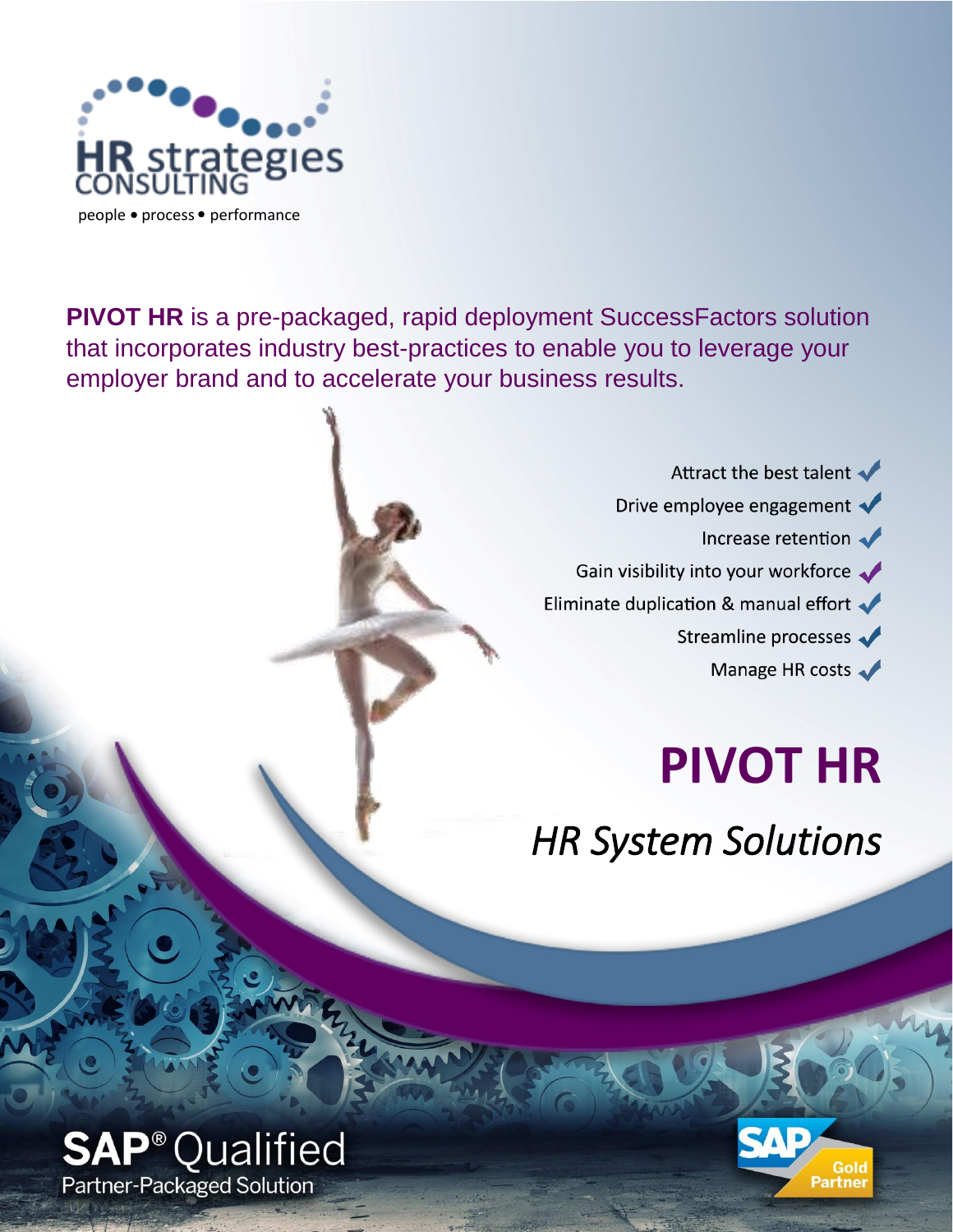## **What does it truly mean to PIVOT?**



- ➢ *Rapid implementation – as little as 4 weeks!*
- ➢ *User-friendly, intuitive user interface*
- ➢ *Automated notifications and workflows*
- ➢ *Built in Best Practices*
- ➢ *Intelligent Services*
- ➢ *Standardize process across your organization*

### **PIVOT HR systems**



Which solution is right for you?

- **PIVOT HR to Motivate Talent** is a best in breed Performance and Goals Management system. It is the flagship SuccessFactors product and has been recognized as a leader in dozens on analyst reports. This powerful system can help you motivate your talent.
- **PIVOT HR to Manage Talent** is a best in breed Core HRIS system. It gives full visibility into your workforce with everything in one consolidated place. This powerful system can help you manage your talent.
- **PIVOT HR to Engage Talent** is a best in breed New Hire Onboarding System. This powerful system can help you Engage your talent before they start.
- **PIVOT HR to Empower Talent** is a best in breed Succession & Development System. This powerful system can help you empower your talent.
- **PIVOT HR to Develop Talent** is a best in breed Learning Management System (LMS). This powerful system can help you develop your talent.
- **PIVOT HR to Reward Talent** is a best in breed Compensation Management System. With tools to manage budgets and a pay-for-performance culture, this powerful system can help you reward your talent.
- **PIVOT HR to Attract Talent** is a best in breed Recruiting Management System. Incorporating job requisitions, candidate management and CRM features, this powerful system can help you attract the best talent.